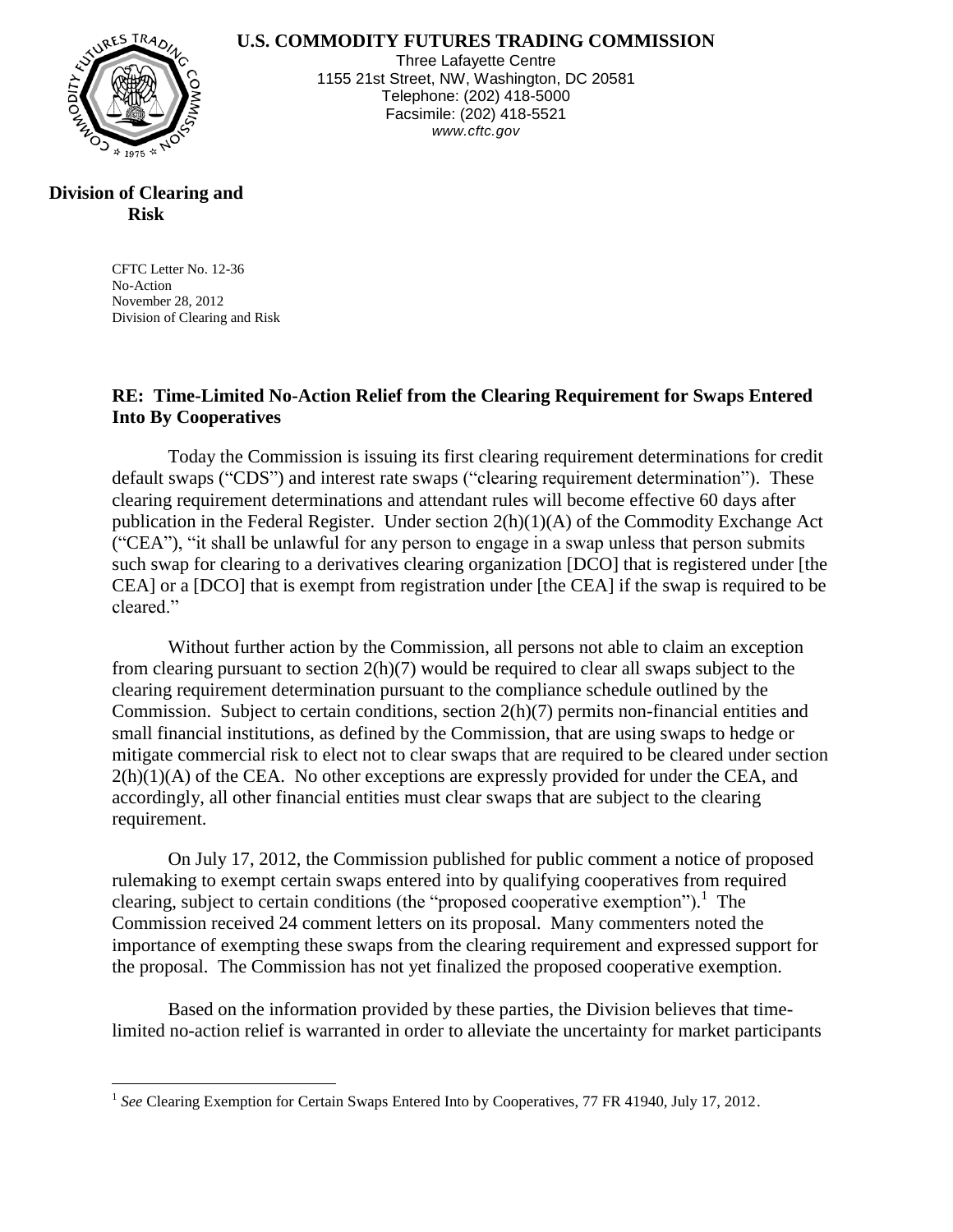November 28, 2012 Page 2

during the period between when the clearing requirement becomes effective and when the Commission finalizes the proposed cooperative exemption.

In view of the foregoing, the Division is issuing this notice of no-action relief. The Division will not recommend that the Commission commence an enforcement action against either counterparty for failure to clear a CDS or interest rate swap under section 2(h)(1)(A) of the CEA and Part 50, provided that one of the counterparties and the swap meet the following conditions:

> 1. One of the counterparties is an "exempt cooperative," which, for purposes of this no-action relief, means a cooperative:

(a) That is formed and existing pursuant to Federal or state law as a cooperative;

(b) That is a "financial entity," as defined in section  $2(h)(7)(C)(i)$ of the CEA, solely because of section  $2(h)(7)(C)(i)(VIII)$  of the CEA; and

(c) Each member of which is not a "financial entity," as defined in section  $2(h)(7)(C)(i)$  of the CEA, or if any member is a financial entity solely because of section  $2(h)(7)(C)(i)(VIII)$  of the CEA, such member is: (i) Exempt from the definition of "financial entity" pursuant to § 50.50(d) (previously designated as § 39.6(d)) of the Commission's regulations; or (ii) A cooperative formed under Federal or state law as a cooperative and each member thereof is either not a "financial entity," as defined in section  $2(h)(7)(C)(i)$  of the CEA, or is exempt from the definition of "financial entity" pursuant to § 50.50(d) of Commission regulations.

2. The swap:

(a) Is entered into with a member of the exempt cooperative in connection with originating a loan or loans for the member, which means the requirements of  $\S$  1.3(ggg)(5)(i), (ii), and (iii) are satisfied; provided that, for this purpose, the term "insured depository institution" as used in those sections is replaced with the term "exempt cooperative" and the word "customer" is replaced with the word "member"; or

(b) Hedges or mitigates commercial risk, in accordance with  $§ 50.50(c)$  (previously designated as  $§ 39.6(c)$ ) of the Commission's regulations, related to, or associated with, loans to members or arising from a swap or swaps that meet the requirements of paragraph (2)(a) above.